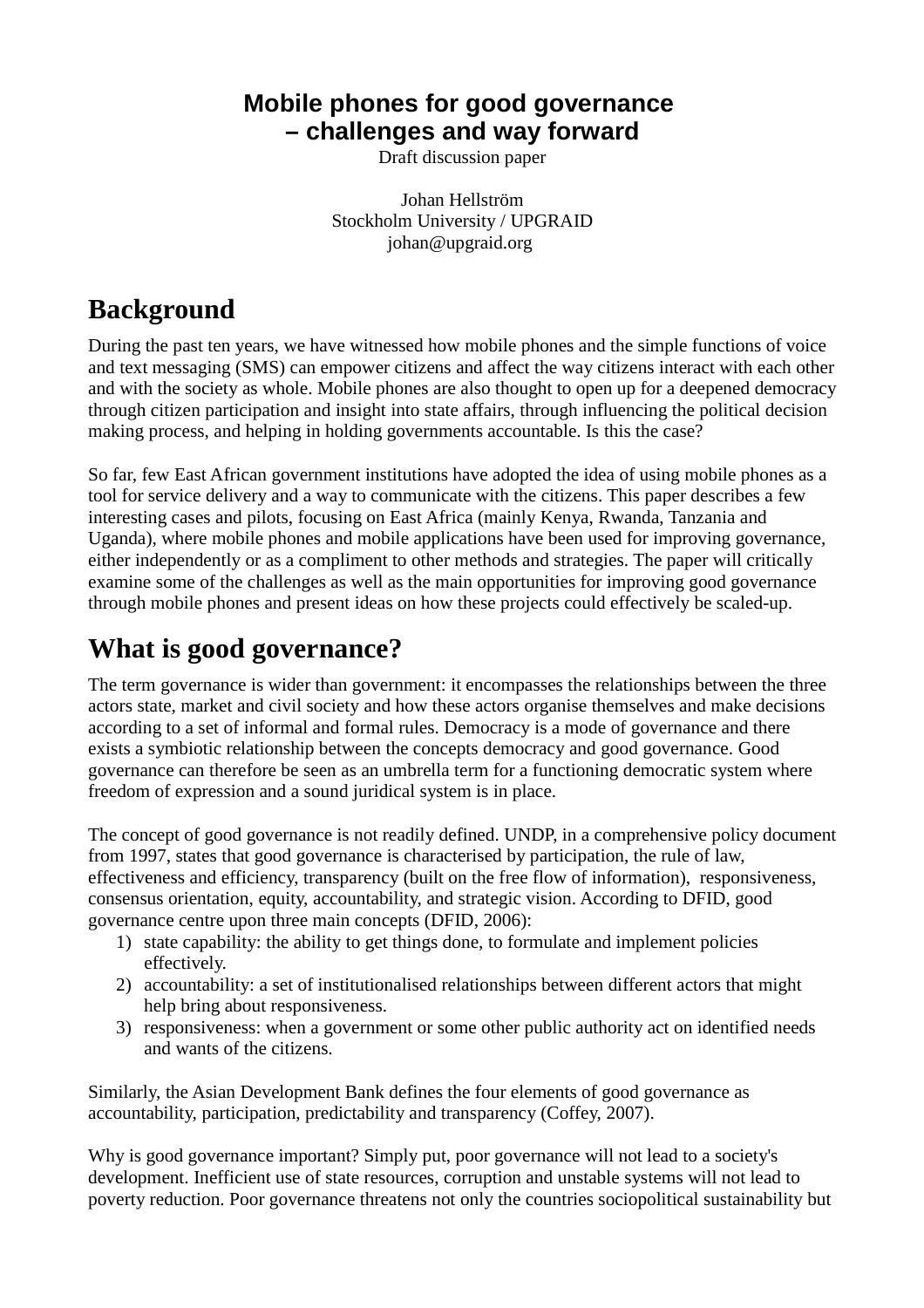also the environmental and economic sustainability. However, good governance is not the sole determinant of sustainable development but it sure makes a difference. William Easterly (2006), Professor of Economics at New York University, states that "[*b*]*adly governed countries are poor countries*" (p.130) and that "*good governance tend to come together in packages, so it is hard to tell which one is causing economic development*" (p.131).

It is proven that access to information and communication in its own right plays an important role in promoting good governance (Coffey, 2007). Further, information delivery to public is a key task of government and it is their responsibility to keep citizens informed of what is happening around them. In a policy note, DCERN (Development Communications Evidence Research Network) concludes that if "*we accept the view that governance requires an inclusive public space based on informed dialogue and debate – an environment in which voice and accountability are central – then it is clear, in theory at least, that communication must have a positive impact on good governance*" (DCERN, 2007, p 5). Can mobile phones facilitate in creating this inclusive public space, or at least access to it, where dialogue and debate is key?

# **Rationale – why mobile phones?**

There is no need to re-emphasize just how appropriate information and communication technology (ICT) systems (here computers and internet) are for the capture, processing, storage, organisation and presentation of data and information. ICT used as a tool to improve good governance, ie. egovernance, facilitates openness and transparency and creates a freer flow of information between departments, institutions and layers within government. ICT, as seen in many developed countries, also facilitates a freer flow of information between government and citizens and opens up for opportunities for citizens to participate more directly in influencing decisions that effect them. But how about mobile phones as the new interface between government and citizens? Can slow government processes be combined with mobile phones that are ever-changing, quick and direct in their usage? Why mobile phones? Is it not just another hype that often accompanies the latest technical breakthroughs? We have witnessed that mobile phones help to create an informative, connected, innovative, participative and converging society all over the world (see Hellström 2009, for a number of cases regarding empowerment in developing countries). What is the rationale to use mobile phones for good governance in East Africa?

- 1) **Access**. Penetration rate is ever increasing and even more have access through shared usage and ownership. Related to access is that mobile phones add the dimension 'anywhere and any time': due to their mobility and that mobile phones are switched on most of the time, which opens up for new possibilities.
- 2) **Reach**. Again, due to its mobility and network infrastructure, mobiles can reach areas where there is no other ICT infrastructure (like internet, fixed lines).
- 3) **Adoption**. As mobile phones more and more become an integral part of people's lives, mcommerce, m-government and m-x will be the the normal way of doing things. Further, there is an increasing public demand for mobility and easy access to services.
- 4) **Interaction**. Mobile phones make it possible for real-time, two-way dialogue as opposed to radio, brochures, posters, public speeches etc.
- 5) **Costs**. The relatively lower cost of mobile phone technology versus internet technology has lowered the entry barriers for poor people. Affordability is still a concern though – somebody needs to pay for the infrastructure, communication and services.
- 6) **Efficiency**. Due to high access, its reach, good adoption and real-time interaction mobile phones offer efficient solutions to governments communication challenges.
- 7) **No other option?** In developing regions with poor infrastructure, going mobile may be the only viable option.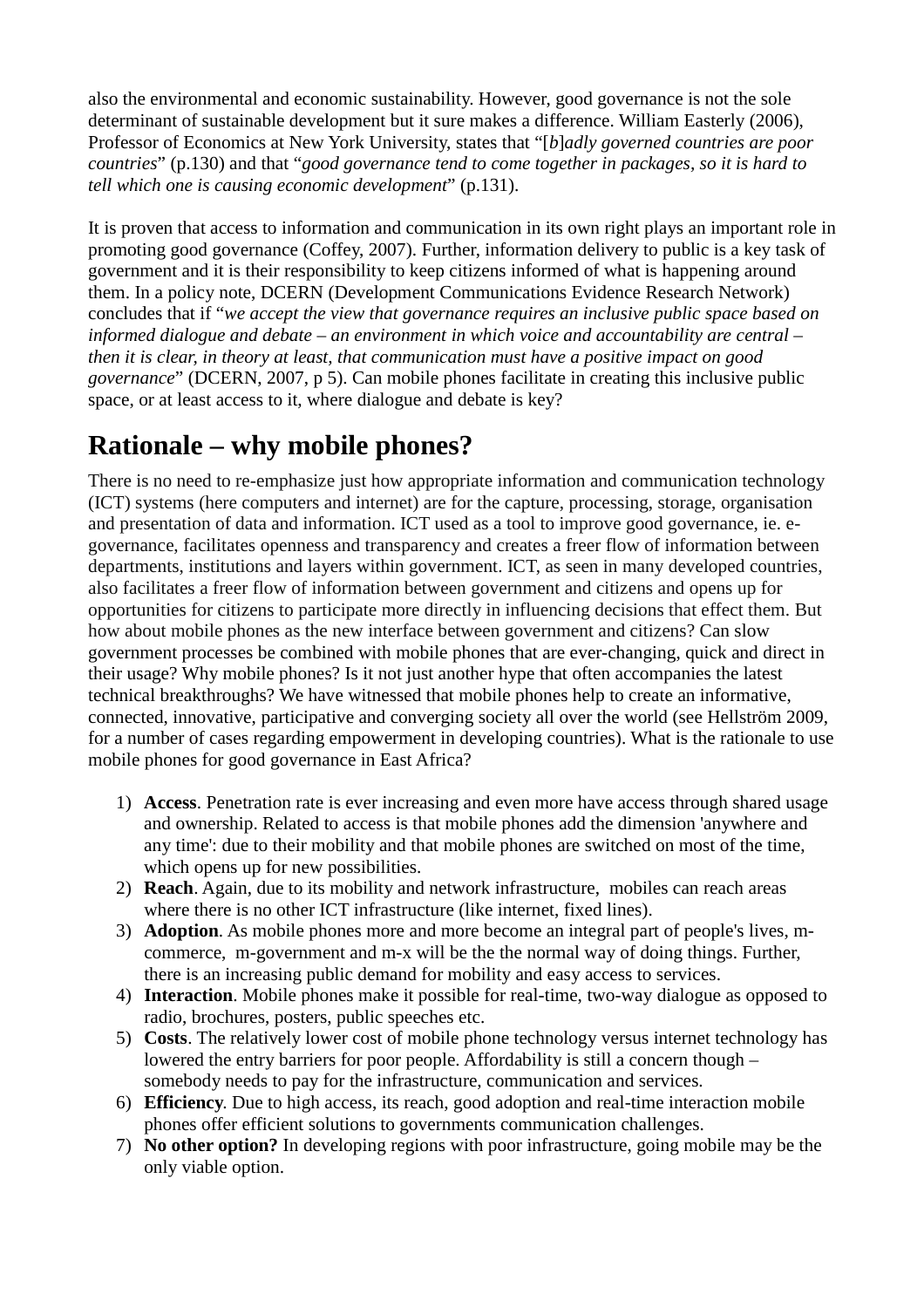The table below show the total number of subscribers, penetration rate (percentage of people with an active SIM card), percentage of the population covered with a mobile signal, monthly mobile expenditure as percentage of monthly disposable income, and number of mobile operators in each of the four countries.

| Country  | Subscribers, Q3 2008 | <b>Penetration rate</b> | Mobile<br>coverage | Mobile expenditure of<br>disposable income | <b>Operators</b> |
|----------|----------------------|-------------------------|--------------------|--------------------------------------------|------------------|
| Kenya    | 14.503.964           | 41.7%                   | 77%                | 52.5%                                      | 4'               |
| Rwanda   | 1.263.300            | 12.0%                   | 90%                | 65.5%                                      | 3 I              |
| Tanzania | 11,556,329           | 28.0%                   | 65%                | 28.9%                                      | 5 <sub>1</sub>   |
| Uganda   | 7,460,011            | 25.8%                   | 80%                | 48.6%                                      | 5 <sub>1</sub>   |

Table 1. Sources (CCK 2008, MTN 2009, TCRA 2008, UCC 2008, Stork 2008)

Much as penetration rates are increasing, universal access is not yet achieved in East Africa. Poverty and geographic isolation are two dimensions that explains why. Operators do their best to close the market efficiency gap, ie move into new areas that are considered commercially viable. An access gap still remains though because operators will not invest in areas that will not make profit. The issue of access is a strong argument why mobile phones can not be seen as the only solution for improving communication in governance. Traditional channels (physical visits and meetings, billboards, radio, information brochures, various e-government initiatives etc) that build on an effective back office still need to be functioning – mobile solutions just add an extra dimension.

However, looking at the three main concepts above, defined by DFID in 2006, good governance builds on the concept of action: to create relationships, to listen, inform, act and deliver government services in a sustainable and transparent way. If implemented correctly, mobile applications can support these actions by creating a higher efficiency in information sharing and communications and to create access to the inclusive public space that is a prerequisite for good governance.

### **What is m-governance?**

Before elaborating about mobile applications for good governance, what is mobile government (mgovernment)? A common definition of m-government, is Kushchu and Kuscu (2004) who define mgovernment as a "*strategy and its implementation involving the utilization of all kinds of wireless and mobile technology, services, applications and devices for improving benefits to the parties involved in e-government including citizens, businesses and all government units*".

A major weakness in this definition is the pre-assumption that m-government is a staged process, that m-government must build on existing e-government infrastructure. This is not necessarily the case. Looking at East African countries where governments have very few e-government services up and running, one can still find a number of m-government applications. E-government is not a prerequisite for m-government, at the same time m-government should not be seen as a replacement for e-government initiatives: m-government is a complement and refers to the transfer of government services to mobile platforms where it is applicable.

The term m-government and m-governance often refers to the same kind of applications. However, governance is wider than government: m-government applications can be seen as a tool for more efficient administration and flows of information mainly within government at all levels. Mobile phone applications for good governance is more about using the mobile technology to make government ministries "*even more accessible and citizen-centric by extending the benefits of remote delivery of government services and information to those who are unable or unwilling to access*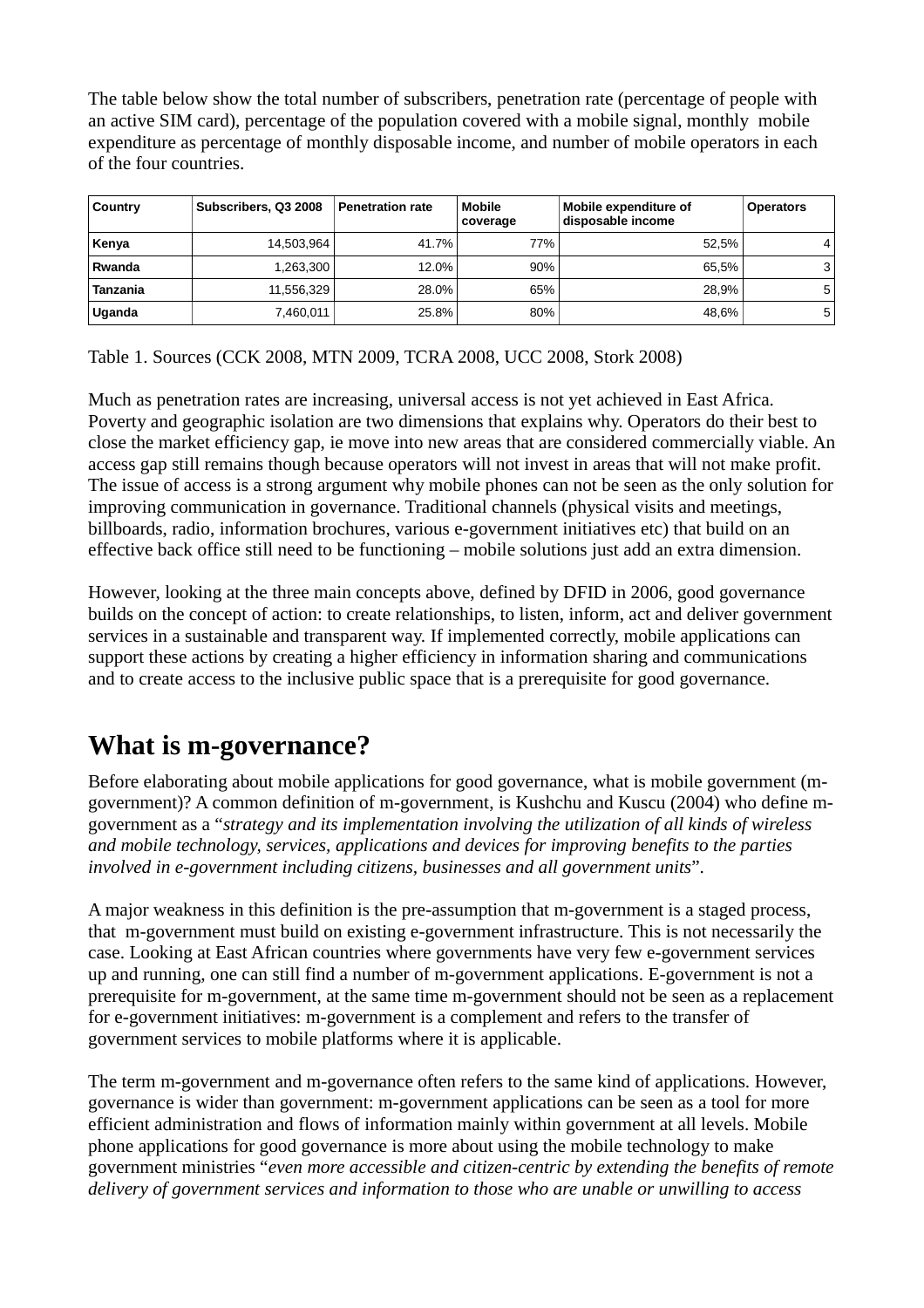*public services through the Internet or who simply prefer to use mobile devices*" (World Bank, 2007). Mobile phones make it possible to create a bottom up participation and ultimately – what mgovernance is all about – empowerment.

## **Mobile applications for good governance**

This section is divided into "what?" and "how?". 'What' characterises the activities and applications that seem to work (in terms of supporting good governance trough mobile phone usage). 'How' deals with practical considerations, experiences and how these projects could be scaled-up.

### **What? Cases in East Africa**

There is a very wide range of *potential* governance related services which can be delivered and communicated via mobile phones, including services relating to health care, agriculture, education, employment, transportation law and order, tax, judicial and legal systems, etc. Mobile payments, now available in all East African countries, opens up for even greater opportunities and possibilities for transactions (bill/loan/fine payments and mobile payments for a variety of public services like transport and school fees). However, integrating systems and back-end is complex. For example, how to go ahead in a country like Uganda where there is no functioning ID-system in place?

Table 2 tries to summarize and map some of the existing initiatives in East Africa related to good governance. It stretches a bit to include education, agriculture and health applications too but since they are all dealing with increasing the efficiency of public administration they are still included.

| Area/sector                                          | Project /<br>application                                                                   | Country/<br>region | <b>Description</b>                                                                                                                                                                                                                                                                                                                                                                                                          | <b>Comments</b>                                                                                                                                                                                                                                                                                                        |
|------------------------------------------------------|--------------------------------------------------------------------------------------------|--------------------|-----------------------------------------------------------------------------------------------------------------------------------------------------------------------------------------------------------------------------------------------------------------------------------------------------------------------------------------------------------------------------------------------------------------------------|------------------------------------------------------------------------------------------------------------------------------------------------------------------------------------------------------------------------------------------------------------------------------------------------------------------------|
| <b>Government</b><br>news/<br>information<br>updates | Road Safety<br>(Transport<br>Licensing<br>Board)                                           | Kenya              | Allows commuters to report public vehicles<br>contravening traffic regulations run by Transport<br>Licensing Board of Kenya. Text 2303.                                                                                                                                                                                                                                                                                     | Government news updates -<br>usually traffic, weather,<br>emergency and disaster<br>management (ie alarms and<br>notifications) – are not necessarily<br>run by government institutions.<br>However, the applications in this<br>section are still typical<br>Government to Citizen (G2C)<br>information applications. |
|                                                      | Weather<br>(Applab, MTN<br>Ugandan<br>Department of<br>Meteorology)                        | Uganda             | Allows people to send and receive text messages to<br>find out the weather forecast for their region.<br>www.applab.org                                                                                                                                                                                                                                                                                                     |                                                                                                                                                                                                                                                                                                                        |
|                                                      | e-Service<br>Delivery<br>Project<br>(Ministry of<br>Migration,<br>Directorate of<br>e-Gov) | Kenya              | Information on progress of identity card (text 2031)<br>and status of passport (text 2032). www.e-<br>government.go.ke/                                                                                                                                                                                                                                                                                                     | According to the website, the<br>government will expand this<br>service to cover other key areas<br>of service delivery such as Lands<br>and Health.                                                                                                                                                                   |
|                                                      | Emergency /<br>notification                                                                | Kenya              | In Kenya, post election 2007, threats and<br>misinformation was floating around using SMS. The<br>government authorities intervened with the help of<br>mobile operators and sent out a mass SMS stating, as<br>reported by AllAfrica (2008), "The Ministry of Internal<br>Security urges you to please desist from sending or<br>forwarding any SMS that may cause public unrest.<br>This could lead to your prosecution". | This is an anecdotal example but<br>yet interesting: the state and the<br>operators working together in the<br>event of crises.                                                                                                                                                                                        |
|                                                      | Voter<br>registration<br>(Electoral<br>Commission                                          | Kenya              | In the run-up to the 2007 Kenya elections, the<br>Electoral Commission of Kenya (ECK) launched a<br>voter registration service where you could SMS the<br>register by sending your ID number to receive                                                                                                                                                                                                                     | They later tried to sell the<br>application, I do not know who<br>bought it if any.                                                                                                                                                                                                                                    |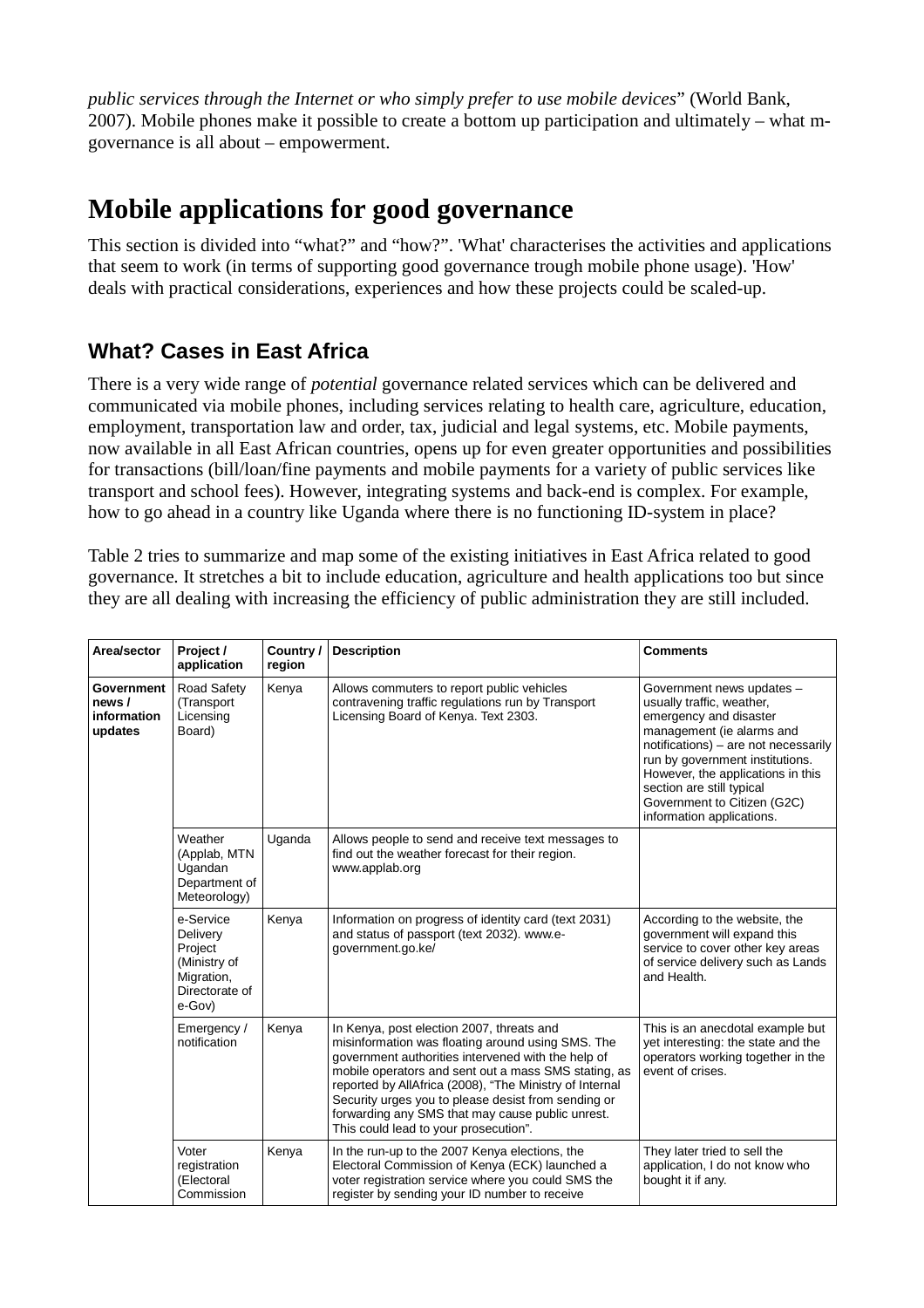|                                                                                                  | of Kenya)                                                                                                                          |                               | verification of voter registration.                                                                                                                                                                                                                                                                                                                                                                                                                                                                                                                                                    |                                                                                                                                                                                                                          |
|--------------------------------------------------------------------------------------------------|------------------------------------------------------------------------------------------------------------------------------------|-------------------------------|----------------------------------------------------------------------------------------------------------------------------------------------------------------------------------------------------------------------------------------------------------------------------------------------------------------------------------------------------------------------------------------------------------------------------------------------------------------------------------------------------------------------------------------------------------------------------------------|--------------------------------------------------------------------------------------------------------------------------------------------------------------------------------------------------------------------------|
|                                                                                                  | Voter<br>reminder<br>(Electoral<br>Commission<br>Uganda, SMS<br>Media)                                                             | Uganda                        | The Electoral Commission (EC) sent out 500,000 SMS<br>to remind potential voters for an upcoming referendum<br>in 2005. SMS Media's bulk SMS tool was used.                                                                                                                                                                                                                                                                                                                                                                                                                            |                                                                                                                                                                                                                          |
| Law<br><b>Enforcement</b><br>/ safety                                                            | <b>Public Alert</b><br>System (E-<br>Fulusi,<br>Tanzania<br>Police)                                                                | Tanzania                      | Tanzanian police have implemented an SMS alert<br>system to allow for anonymous reports on crimes,<br>wrongdoing by police officers, or request emergency<br>services. http://police.efulusi.co.tz/                                                                                                                                                                                                                                                                                                                                                                                    |                                                                                                                                                                                                                          |
|                                                                                                  | Other short<br>codes                                                                                                               | Kenya,<br>Tanzania,<br>Uganda | Regional numbers are 112 for emergency/police/SOS,<br>114 for fire and 115 for ambulance. In Kenya and<br>Tanzania there are some designated short codes for<br>'Crime Stoppers' (111) and 'Anti-corruption' (113). In<br>Tanzania, if you call 113 you will come to the<br>Prevention of Corruption Bureau (PCB). In Uganda,<br>one can leave anonymous complaints on a special<br>hotline (347387) to the Inspector General of the<br>Government (IGG) "for rapid response to complaints"<br>(IGG, 2009). Kenya Anti-Corruption Commission<br>(KACC) have a similar system in place. | Even though designed for voice I<br>find them worth mentioning.                                                                                                                                                          |
|                                                                                                  | Albino hotline                                                                                                                     | Tanzania                      | Police handed out free mobile phones to 350<br>Tanzanians with albinism. According to the Economist:<br>"Each phone comes with a "hot line" to the police.<br>Albinos text in their location if they suspect they are<br>being tracked by gangsters determined to kill them and<br>harvest their body parts." (The Economist, 2009).<br>Vodacom offered free top-up vouchers, while both<br>Vodacom and Zain offered equipment to the police to<br>record incoming SMS messages.                                                                                                       | Also anecdotal but worth<br>mentioning. Many albinos have<br>been killed recently (especially in<br>Tanzania and Burundi but also in<br>Kenya and Uganda) supply witch<br>doctors with organs, teeth, limbs<br>and hair. |
| <b>Employment</b><br><b>Services</b>                                                             | Kazi560<br>(M4G.<br>OneWorld<br>Kenya)                                                                                             | Kenya                         | A job information service that allows employers to post<br>job listings and job seekers to get personalized text<br>messages based on the kind of work they are looking<br>for. www.kazi560.co.ke                                                                                                                                                                                                                                                                                                                                                                                      | Two private initiatives that creates<br>jobs.                                                                                                                                                                            |
|                                                                                                  | Job Platform<br>(Daily Monitor,<br>True African)                                                                                   | Uganda                        | Employers are able to access the labour force and<br>recruit instantly through a SMS service. All the job<br>seekers need to do is type an SMS with credentials<br>and availability and send it to a designated number.                                                                                                                                                                                                                                                                                                                                                                |                                                                                                                                                                                                                          |
| <b>Agriculture</b><br><b>Services</b>                                                            | eSoko Project<br>(e-Rwanda,<br>Ministry of<br>Agriculture)                                                                         | Rwanda                        | Agricultural Market Price Information System that<br>allows farmers to access prices of agricultural<br>commodities in different markets in Rwanda. It is<br>being implemented with the patronage of the Ministry<br>of Agriculture of Rwanda. Launch 2009.                                                                                                                                                                                                                                                                                                                            |                                                                                                                                                                                                                          |
|                                                                                                  | Agricultural<br>Market<br>Information<br>System<br>(AMIS) /<br>Acacia II<br>(African<br>Highland<br>Initiative,<br>IDRC,<br>NAADS) | Uganda                        | Acacia II was an IDRC funded project implemented by<br>African Highlands Initiative in south western Uganda. It<br>was implemented through establishing ICT-centres,<br>telecentres and village information centres where<br>mobile phones are used for data collection and<br>information dissemination. Project is now handed over<br>to the National Agricultural Advisory Services<br>(NAADS), which is a program of the Government of<br>Uganda put in place to increase the efficiency and<br>effectiveness of agricultural extension service.<br>www.naads.or.ug/               |                                                                                                                                                                                                                          |
|                                                                                                  | <b>MPAIS</b><br>(Marketplace<br>for Information<br>and Services)                                                                   | Uganda,<br>Rwanda             | MPAIS is a demand driven information and service<br>platform that brings together demand and supply of<br>information and services. Uses SMS to provide<br>information to farmers and extension workers. It's been<br>running since 2005. www.mpaisuganda.com                                                                                                                                                                                                                                                                                                                          |                                                                                                                                                                                                                          |
| Health<br>projects<br>(selected<br>projects<br>where the<br>Ministry of<br>Health is<br>involve) | Phone for<br>Health<br>(Ministry of<br>Health)                                                                                     | Tanzania                      | Mobile voice application for collecting data, uses voice<br>to ask question as means of reporting. The Phone for<br>Health system helps clients to: 1) Collect real-time<br>information from the field, 2) View, analyze and map<br>the data in real-time to make more informed decisions,<br>3) Communicate and send alerts and information back<br>out to the field in a timely and systematic way.<br>http://groups.google.com/group/tanzam/files                                                                                                                                   |                                                                                                                                                                                                                          |
|                                                                                                  | Bloodbank<br><b>SMS</b>                                                                                                            | Kenya                         | BloodBank SMS was developed to improve the<br>communication between local district hospitals and                                                                                                                                                                                                                                                                                                                                                                                                                                                                                       |                                                                                                                                                                                                                          |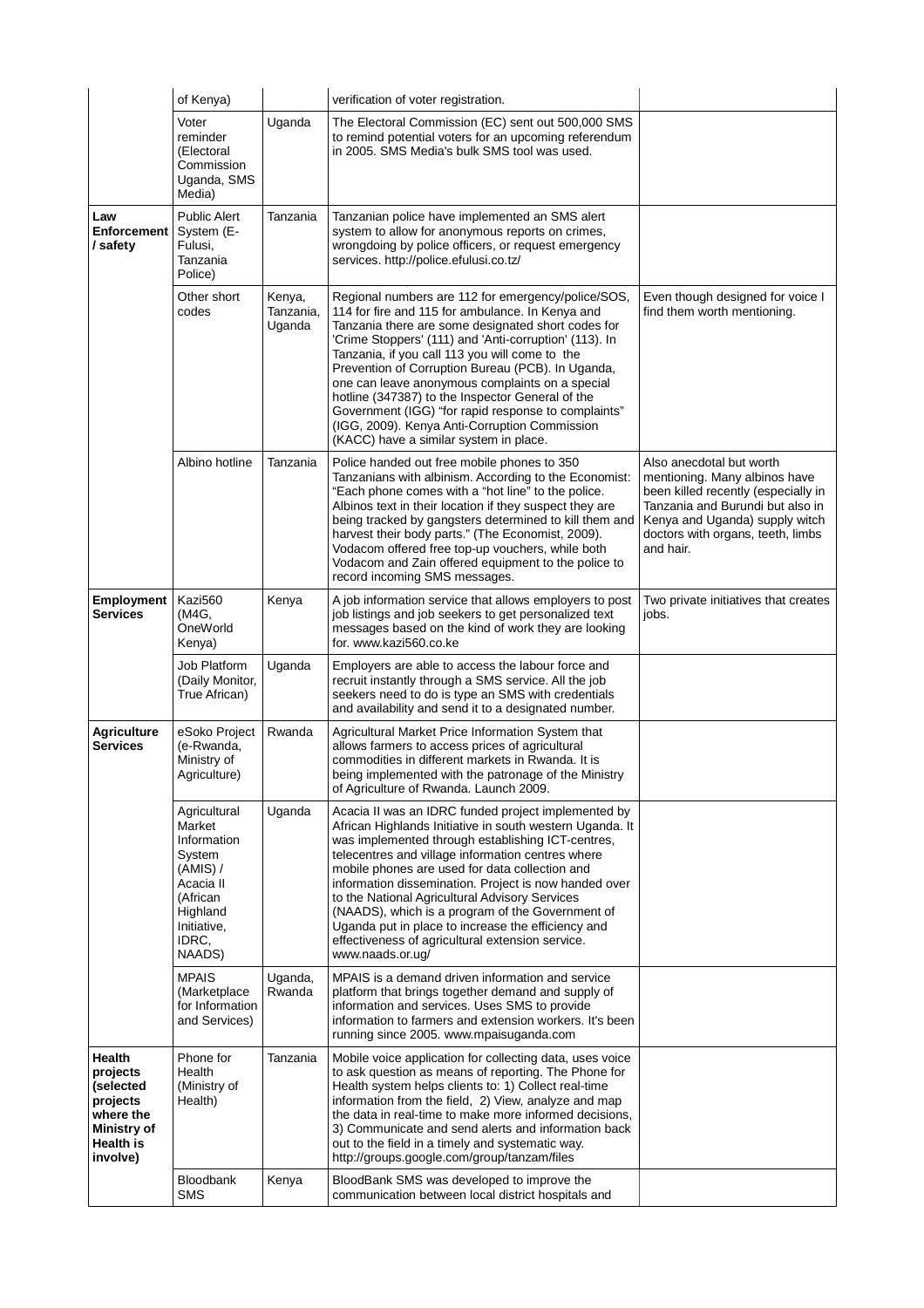|                           |                                                                                                                                               |          | Kenya's centralized blood banks. The system enables<br>medical workers at the local district hospitals to<br>provide information about their remaining blood stock<br>directly to their centralized blood bank.<br>http://eprom.mit.edu/bloodbank/                                                                                                                                                                                                                                                                                                                                                                                             |                                                                                                                                                                                                                                           |
|---------------------------|-----------------------------------------------------------------------------------------------------------------------------------------------|----------|------------------------------------------------------------------------------------------------------------------------------------------------------------------------------------------------------------------------------------------------------------------------------------------------------------------------------------------------------------------------------------------------------------------------------------------------------------------------------------------------------------------------------------------------------------------------------------------------------------------------------------------------|-------------------------------------------------------------------------------------------------------------------------------------------------------------------------------------------------------------------------------------------|
|                           | MIDAS,<br>Mobile<br>Information<br>Datacollection<br>Analysis<br>System,<br>(COMTEL<br>Integrators<br>Africa LTD)                             | Uganda   | A simple SMS data collection tool that gets health data<br>from villages to Ministry of Health through answering<br>questions designed by the ministry.<br>www.comtelafrica.com/                                                                                                                                                                                                                                                                                                                                                                                                                                                               |                                                                                                                                                                                                                                           |
|                           | <b>TRACnet</b><br>(Voxiva)                                                                                                                    | Rwanda   | An application that gathers clinic level information on<br>infectious diseases through mobile phones. Virtually all<br>facilities providing ART to HIV patients submit monthly<br>reports using mobile phones. Been running since<br>2003. www.tracrwanda.org.rw                                                                                                                                                                                                                                                                                                                                                                               | Although the Ministry of Health is<br>not directly involved, TRAC<br>depends administratively on the<br>Ministry of Health, and especially<br>on the Minister of State for<br>HIV/AIDS and Related Diseases.                              |
|                           | Episuveyor<br>(Datadyne.<br>Ministry of<br>Health)                                                                                            | Kenya    | Open source mobile data collection system that allows<br>users to easily create questionnaires and send them to<br>mobile phones, collect data and send it back to server<br>or computer for analysis. Currently being used by<br>Ministry of Health officials to collect data about vaccine<br>programmes. www.datadyne.org                                                                                                                                                                                                                                                                                                                   |                                                                                                                                                                                                                                           |
|                           | IMCI,<br>HIV/AIDS, TB,<br>Diabetes,<br>CommCare,<br>Malaria,<br>Reproductive<br>Health<br>(D-Tree<br>International,<br>Ministry of<br>Health) | Tanzania | Runs a number of projects but all are based on a<br>decision support system for health workers to check<br>patients condition before going to see doctors. A<br>system of protocols, that are delivered from mobile<br>phones, allows community health workers and other<br>non-professionals to deliver high-quality and effective<br>care, where there is no doctor. The mobile phones<br>take the health worker step by step through the<br>diagnosis and treatment options for a range of<br>illnesses. www.d-tree.org/                                                                                                                    |                                                                                                                                                                                                                                           |
| Financial<br>Services     | Utility bill<br>payment<br>(SMS Media,<br>Electrogaz,<br>the national<br>electricity<br>company                                               | Rwanda   | The service is to sell prepaid electricity scratch cards.<br>Using the proven airtime scratch card model,<br>entrepreneurs purchase the prepaid electricity cards in<br>bulk and then sell them throughout Rwanda.                                                                                                                                                                                                                                                                                                                                                                                                                             |                                                                                                                                                                                                                                           |
|                           | <b>Bill payment</b><br>E-bill and<br><b>SMS Alert</b><br>(Kenya Power<br>& Lighting<br>Company Ltd)                                           | Kenya    | Bill Payment through the mobile phone if you are a<br>registered Cooperative Bank customer + one must<br>have registered their KPLC account number with the<br>bank.<br>E-bill is a electronic bill querying service that allows<br>one to check the electricity account balance and bill<br>due date any time by SMS. Type the first part of the<br>account number and send to 5551.<br>SMS Alert is also part of E-bill. It gives the customer<br>disconnection alerts and power outage alerts.<br>Customers will be reminded via SMS to pay their bills<br>two days prior to the due date .(Run by Adtel www.ad-<br>tel.com) www.kplc.co.ke | Although a private company, their<br>services affects many citizens.<br>Also, the company manages the<br><b>Rural Electrification Programme</b><br>(REP) on behalf of the<br>Government of Kenya.                                         |
|                           | SMS and<br>Direct Email<br>innovation<br>(HELB, Adtel)                                                                                        | Kenya    | The Higher Education Loans Board (HELB), which is<br>mandated to source funds and finance Kenyan<br>students pursuing higher education, have a service<br>where students send an SMS to a shortcode with their<br>ID-number. The sent SMS will query a database and<br>send back name, loan balance and a note thanking<br>them for using the service. www.helb.co.ke                                                                                                                                                                                                                                                                          |                                                                                                                                                                                                                                           |
| Crises<br>manage-<br>ment | Violence-<br>Prevention<br>Tool<br>(Oxfam GB,<br>PeaceNet)                                                                                    | Kenya    | Involved in supporting mobile monitoring and reporting<br>of post election violence. Created text messaging<br>'nerve centre.'; a hub for real-time information about<br>actual and planned attacks between rival ethnic and<br>political groups. The messages were then sent to local<br>Peace Committees for action and response.                                                                                                                                                                                                                                                                                                            | The Violence-Prevention Tool and<br>Ushahidi are two good example<br>on how mobile phones provide a<br>good complement to government<br>lead governance by adding the<br>dimension of quick participation<br>and action regarding certain |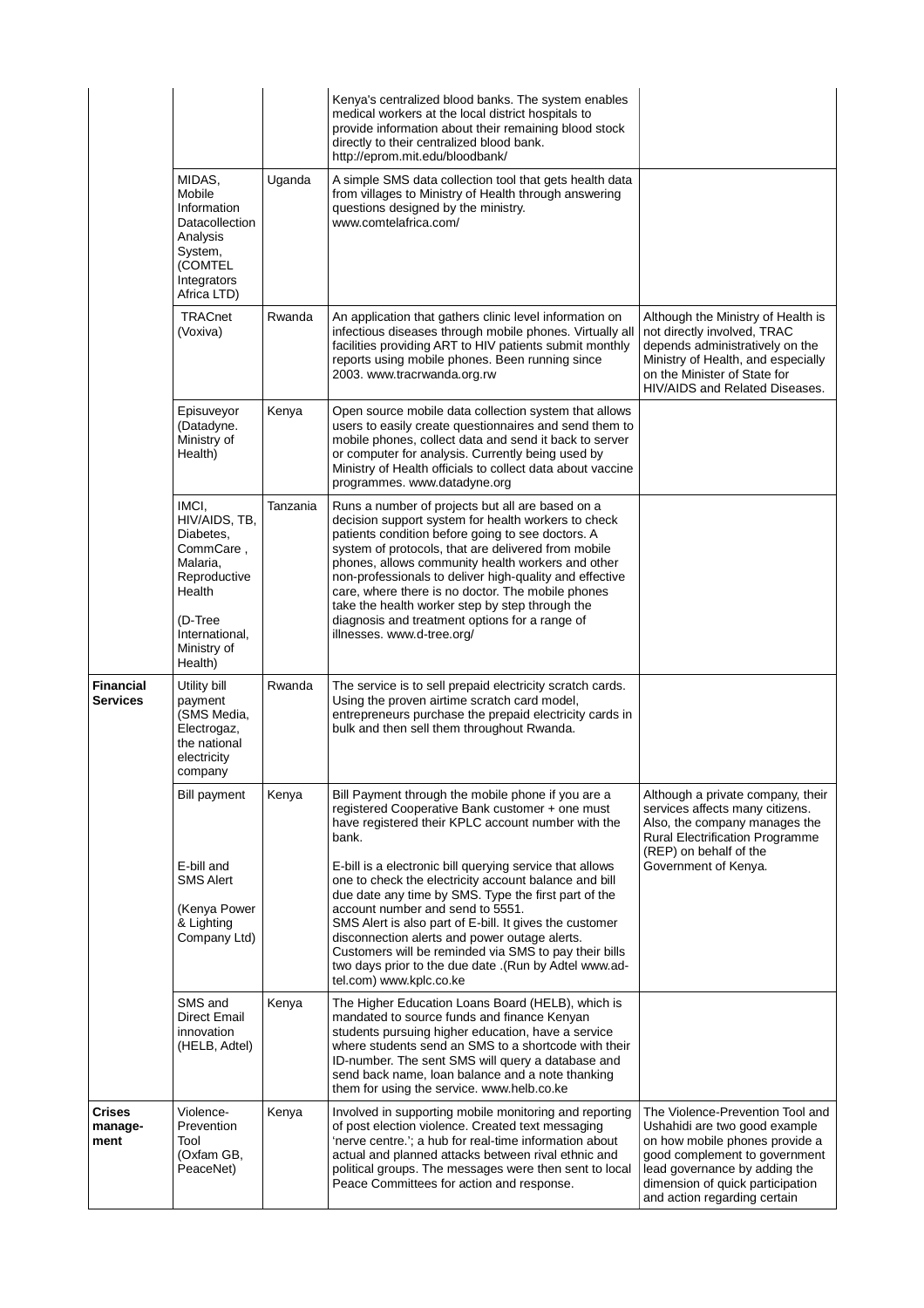|                                          |                                                                                                                                      |          |                                                                                                                                                                                                                                                                                                                                                               | issues. |
|------------------------------------------|--------------------------------------------------------------------------------------------------------------------------------------|----------|---------------------------------------------------------------------------------------------------------------------------------------------------------------------------------------------------------------------------------------------------------------------------------------------------------------------------------------------------------------|---------|
|                                          | Ushahidi                                                                                                                             | Kenya    | Grew out of the post election violence in Kenya -<br>originally a website then with a mobile phone<br>accessible system for reporting, alerts etc. They had a<br>short code donated and able to publicise that for<br>people to text in incidents. A database was able to see<br>the number and the message.<br>www.ushahidi.com                              |         |
| <b>Education</b><br>services             | Examination<br>results<br>(Kenya<br>National<br>Examinations<br>Council,<br>Ministry of<br>Education)                                | Kenya    | Kenya Certificate of Secondary Education (KCSE)<br>national examination results and orders of merits can<br>be accessed by candidates and parents through sms<br>by typing KCSE (Full Index Number) and send to<br>2228.                                                                                                                                      |         |
|                                          | eNota Project<br>(e-Rwanda,<br>Ministry of<br>Education.<br>Rwanda<br>National<br>Examinations<br>Council,<br>RNEC)                  | Rwanda   | A mobile based system that will allow students<br>(primary leaving and secondary leaving students) to<br>access their national examination results via their<br>mobile phones. Launch 2009.                                                                                                                                                                   |         |
|                                          | <b>PurcAI Mobile</b>                                                                                                                 | Uganda   | Entry of student marks by teachers. After processing<br>these grades by the server, students, teachers and<br>parents can access grades of their students using<br>SMS.                                                                                                                                                                                       |         |
|                                          | <b>SEMA Project</b><br>(Ministry of<br>Education,<br>DFID)                                                                           | Kenya    | Piloted in 10 district (now plans for countrywide<br>implementation). SEMA (SMS Education Management<br>Application) provides the Ministry of Education with<br>technology to enable SMS based communication with<br>primary school teachers for: school empowerment<br>program, EMIS (Education Management Information<br>System), ongoing teacher training. |         |
|                                          | <b>BridgelT</b><br>(Ministry of<br>Education,<br>International<br>Youth<br>Foundation,<br>Nokia,<br>Vodacom,<br>Pearson and<br>FAWE) | Tanzania | Innovative combination of mobile phone and TV to<br>deliver content in primary schools, in science,<br>mathematics, and life skills. Started in 2008.<br>www.moe.go.tz                                                                                                                                                                                        |         |
| <b>Mobilisation,</b><br>empower-<br>ment | <b>BungeSMS</b><br>(Made in<br>Kenya<br>Network)                                                                                     | Kenya    | Civil and political mobilization services that combines<br>the internet and mobile telephony with the aim of<br>empowering Kenyan citizens to influence local<br>governance in their constituencies. Collate citizen<br>opinions and development project priorities and<br>forward them to parliamentarians.                                                  |         |

Table 2. List of m-governance applications in East Africa.

#### Anecdotal usage

Mobile applications related to elections have been fairly well explored in East Africa and have been used in various ways to make elections more meaningful exercises. For example, in the run-up to the Ugandan elections 2006 and Kenyan elections in 2007, text messaging was used to advertise political parties. In Kenya, President Mwai Kibaki called potential voters who could then listen to his pre-recorded voice (Limo, 2007). Mobile phones have been instrumental in encouraging better voter registration (in Kenya 2007) and voter turn out (in Uganda 2005) and also been used for postelection monitoring (in Kenya 2007/8). Also in Kenya, media houses provided election results via SMS at a premium rate and breaking news (Limo 2007). Mobile applications and usage in election observation have so far not been tried out in East Africa but plans are underway to involve both accredited and trained observers as well as citizen reporting of elections in the 2011 elections in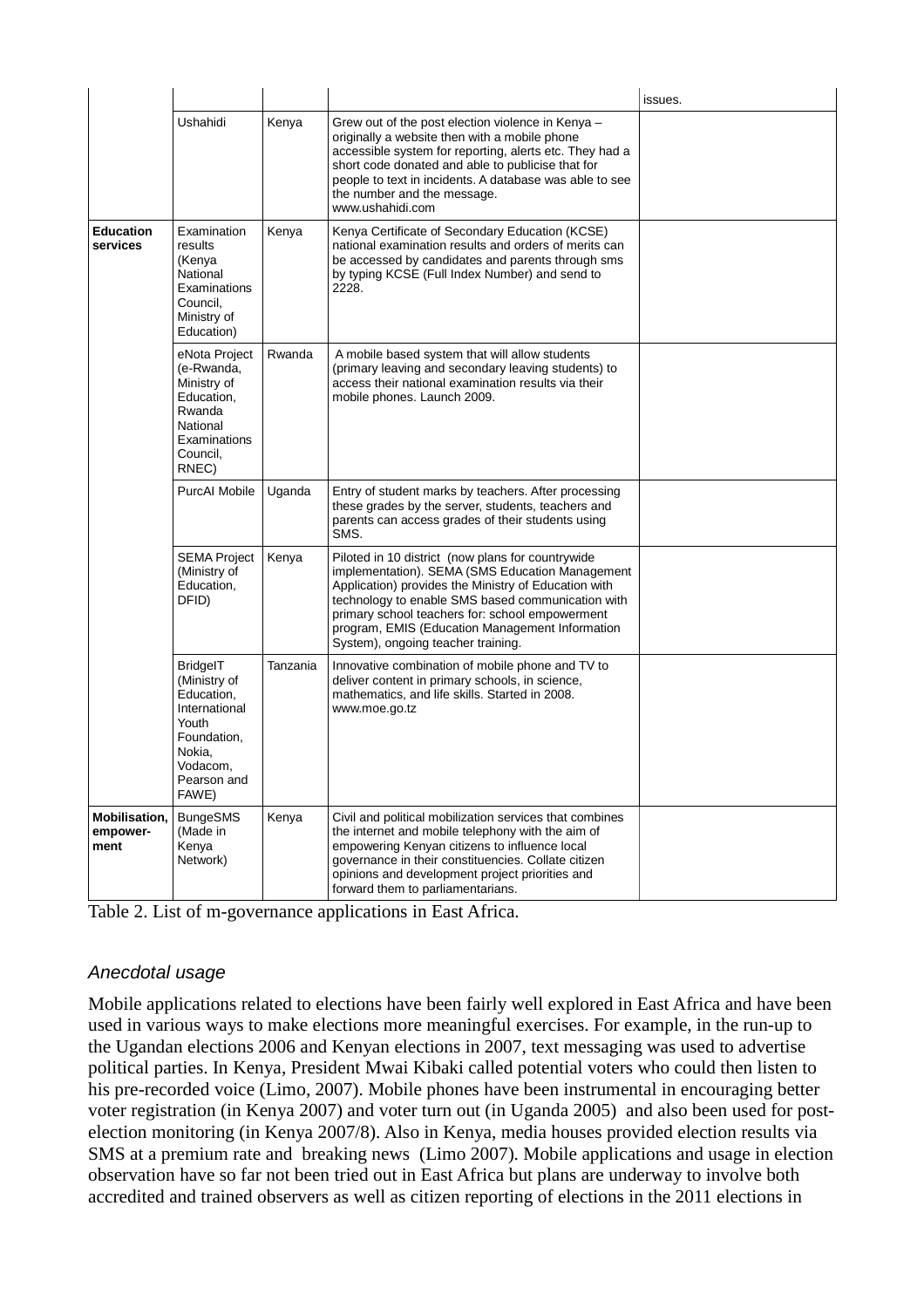#### Uganda.

A question that must be asked is if only because it is technically possible, do you have to do it? For example, are Governments really interested in hearing from each and every citizen? The president in Uganda tried it out some few weeks prior the 2007 Commonwealth Heads of Government Meeting (CHOGM), which Uganda hosted. As an engaged citizen, you could mail/post or SMS question's and concerns "directly" to the President. He simply re-invented the black hole (ie no replies) and the service was disabled when CHOGM was over. To create this window of citizen involvement using SMS as a mean of providing feedback to many government leaders is tempting but failure rate high! The concept 'many to one' is tricky. However, in the other direction, when mobile phones provide governments of the developing world a direct channel to its citizens (one to many) seems more promising.

There has been a number of political actions taking place in East Africa using the mobile phone as a complementary tool. Nairobi People's Settlement Network used mobiles to get organised against evictions in Kibera, Nairobi. BBC reports: "*[t]hey used what we would call flashmobbing to call people from across the many different and rival settlements together where big evictions were planned, and threatened to sit down in front of the bulldozers*" (Mason 2007). Yet another example of political mobilisation was the Save Mabira Forest campaign in Uganda, where the Anti-Corruption Coalition Uganda (ACCU) played an instrumental role together with other civil society organisations in mobilising the citizenry to oppose government plans to give away one third (roughly 70 km²) of the Mabira Forest to the Sugar Corporation of Uganda Limited (SCOUL), owned by the Mehta Group (which to 51% is owned by the Government), for sugarcane plantations. The most successful part of the campaign was to urge people, through SMS, to boycott sugar produced by the company (ACCU 2008). The blogger Abubaker Basajjabaka writes: "*Over the weekend, packets of Lugazi Sugar have been piling up in supermarkets besides some business owners withdrawing them from their stalls*". (Basajjabaka 2007). The government consequently suspended the idea of giving away the forest.

### **How?**

How to design a successful mobile governance project? Donner, Verclas and Toyama (2008) list a set of choices that the ICT4D literature identifies as being correlated with project success:

- evolutionary (vs. revolutionary)
- embed the mobile component into an already ongoing initiate (vs. being on its own)
- use existing practises as a starting point (vs. introducing totally new behaviours or patters)
- basic skills (vs. complex and/or additional skills needed)

Of the 30+ projects mentioned, more or less all fits into this success template (D-Tree, Midas, Bloodbank SMS, PurcAI Mobile, Episurveyor, TRACnet, SEMA Project and BridgeIT all requires some additional skills, also, they are for niche populations, see below).

Donner, Verclas and Toyama (2008) also add four other fundamental choices linked to mobile projects. However, how these choices correlates to the project's success or not is yet to be said. The four identified choices are:

- Who is the intended user? General public (all) vs. niche populations (students, civil servants, business owners etc)
- What kind of technology is used? Universal low feature handsets vs. smart phones for example
- What other platforms is needed? Self-contained (no other input needed) vs.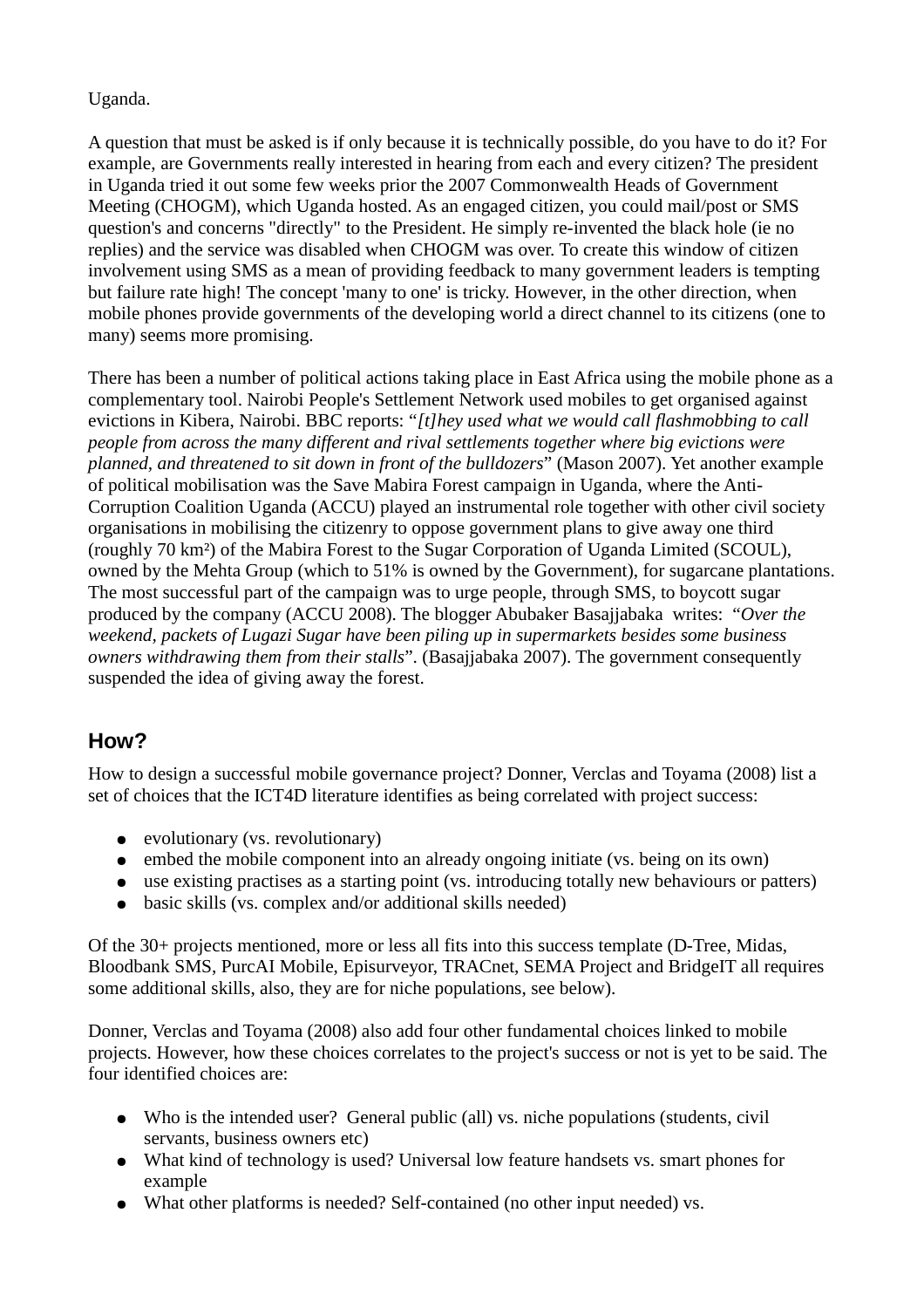web/audio/multimedia (dual mode of operation and linking to external sources etc)

● Is involvement from the manufacturer or operator needed? Independent vs. network operators or handset manufacturers (pre-loaded on SIM card, making USSD channel available etc)

The majority of the applications are designed for the general public and for universal low feature handsets (exceptions already pointed out). Most are self-contained and independent, a few need the web to function (Ushahidi, BridgeIT for example where the later also demand a Nokia phone to function) while the financial services are multi-modal in nature.

The applications/services listed are mainly used for information gathering and sharing and for coordinating direct political actions (ie. more targeting a mass-public and breadth). Mobile applications for policy and other political deliberations (in depth) are not used that much, BungeSMS being a unique example. Many of the projects have a strong local technological partner (SMS Media, E-Fulusi, Adtel, True African). This makes it easier to manage, integrate and sustain the applications. Successful m-governance applications rely on a functioning, effective backend for content and support. Partnering with a local technological firm makes the adoption of technologies much easier, the responsible body running the service hardly needs to know more than the end-user.

The identified m-governance applications all have a decentralised approach where the retrieval of information is decentralised rather than a centralised. This is must be considered good since an information society cannot be centrally planned. However, an information society can be centrally facilitated and coordinated, which is generally not the case in the East African countries (Rwanda being an exception). A decentralised, uncoordinated approach makes it extremely hard to identify projects and initiate collaborations and partnerships. For the end user, ie. the citizen, this is extremely problematic – there is no central m-governance (or m-government) hub or portal. How can a citizen know that a particular service exist? There is for example, so far, no short code that gives information and access to all the other available services run by other ministries. And running campaigns promoting every new service is way too costly.

Related is another challenge in that East African economies generally have only to a limited extent been controlled by governments. The majority of the East Africans citizens survives through the informal sector. A citizen can spend a whole life without being involved in any formal sector transactions. There is a clear need for government-citizen interaction but do citizens want to deal with the government? How can trust be built and awareness of citizen rights and state obligations best be communicated? How to protect your identity when airing opinions and sending inquiries to the government?

Other identified challenges regarding adapting and implementing m-governance applications include but are not limited to:

- costs, payment, revenue sharing who should pay for the services?
- content, who should produce and update content? Can this also be done by ordinary citizens? Generally, people tend to be consumers of the available services and applications rather than provide and create content themselves
- usability issues and the limitations of mobile phones small screens, short messages, complicated commands. Advanced phones with bigger, colour screens that are GPRS enabled are still too expensive for the East African masses.
- some services are tied to a specific operator interoperability issues between operators and roaming between countries must be solved. Compatibility and a variety of platforms are related challenges.
- how to promote mobile penetration and increased accessibility in areas that are not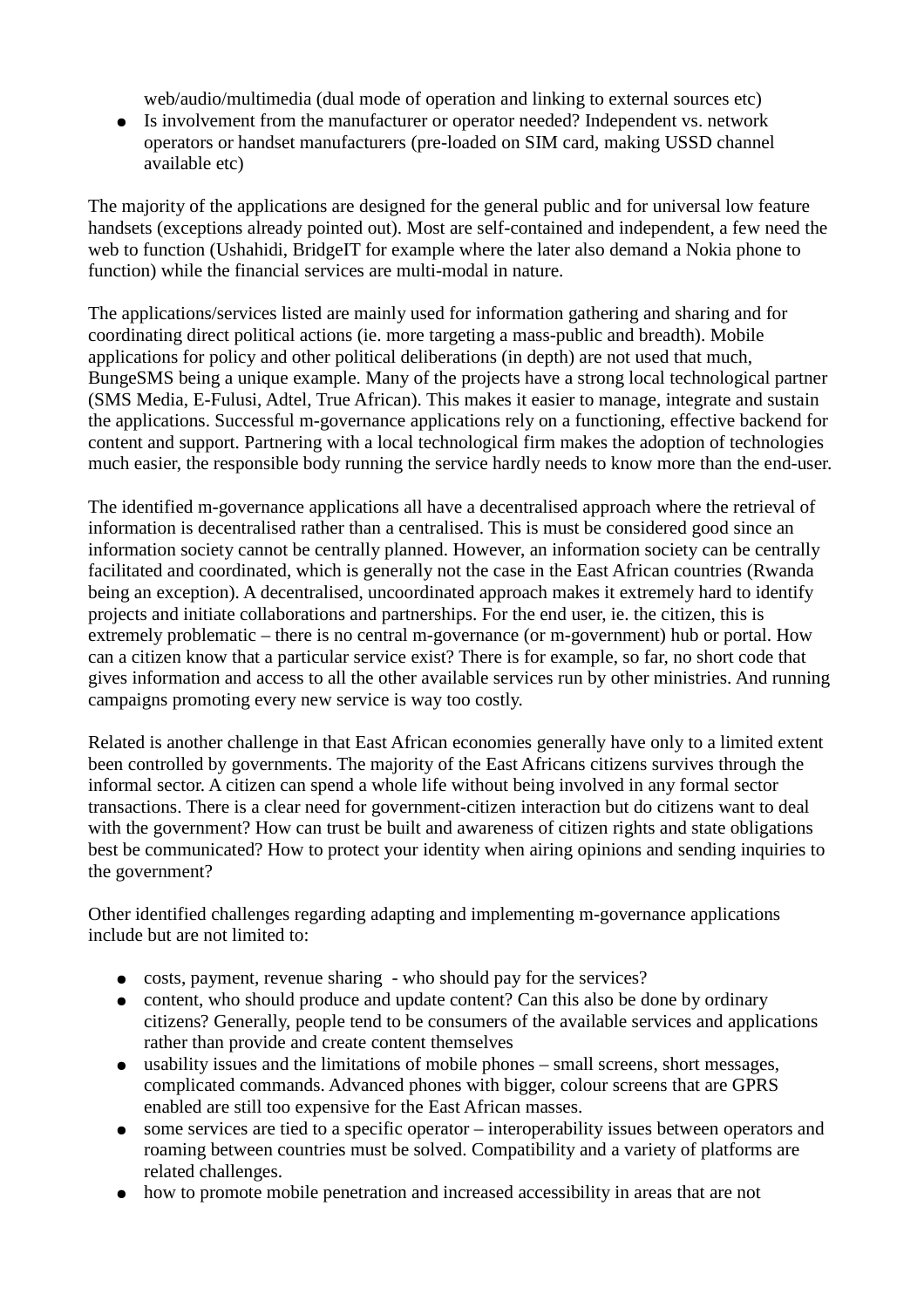commercially viable? Universal funds and Rural Communication funds are used but they are not efficient enough.

● regulation and legal aspects of mobile applications and use of the services are lagging behind in East Africa. The content providers are far ahead.

Most of the applications in Table 2 are very harmless, non-political and for personal information needs. Could it be that mobile phones challenge the traditional means of service delivery and existing power structures? If so, how to go around it and implement applications that really empowers the citizen, even if it is at someone else's expense? People with power will not let it go that easy.

This leads to the question of ICT double potential for control and freedom. ICT may empower not only citizens but also the state – for good and for bad. As East African regimes learn how to manage and engineer information flows, promotion of and protection of free speech becomes really important. The latest developments in Uganda constitutes a good example where there has been a long discussion regarding the proposed Interception of Communications Bill. The bill seeks to authorise security agencies to intercept phone, email and postal communications in the country with the motive to fight terrorism and make the country safer. It is a controversial suggestion from the Government and the opposition from Members of Parliament are worried about the real intentions of a Big Brother Executive. Operators are concerned about the costs involved of purchase and implement the wire-taps and the costs related to registering each subscriber. Journalists are concerned about the threat to sources. Civil liberty groups that defend the individual right to privacy are just concerned in general. Even Uganda's regulator, the Uganda Communications Commission (UCC), means that if passed in its current form will violate the Constitution and the UCC Act. Maybe we must be more realistic about the true extent of ICT transformational potential.

#### Sustainability, scaling-up and way forward

How to go from successful pilots to national scale? For m-governance applications to make sense they must be inclusive and have a national spread. However, to scale-up m-application initiatives have proven hard.

Some ideas have already been mentioned: a central body that facilitate and coordinate mgovernance activities and make them visible: citizen awareness campaigns of existing applications should be made (marketing is highly needed and lacking at the moment and there is no information regarding where to find the existing services). Also, an innovative billing plan is needed for mgovernance services since cost and affordability constitutes a major challenge in East Africa. Most of the subscribers in East Africa are on a prepaid scheme where they top-up (load airtime, credit) when they need to make a phone call, beep or SMS. Most of the time there is no credit on the phone which means that if the system is designed in a way where the citizen are supposed to pay for the service, the completion rate will be low. The billing platform only works if there is money on the subscribers phone but no money, no service.

When designing m-governance applications, another important aspect of the architectural framework is to really understand and capture the existing knowledge about processes and workflows. What is working, what is not working, how could things be done better? Next step is to map the solutions into an abstraction that then can be translated into applications. Too often a mobile "solution" is designed for a problem that never existed in the first place (and "too many solutions looking for problems"). Applications should be developed having the end users point of view, not the application as such.

Government ministries and agencies related to the planned m-governance application should be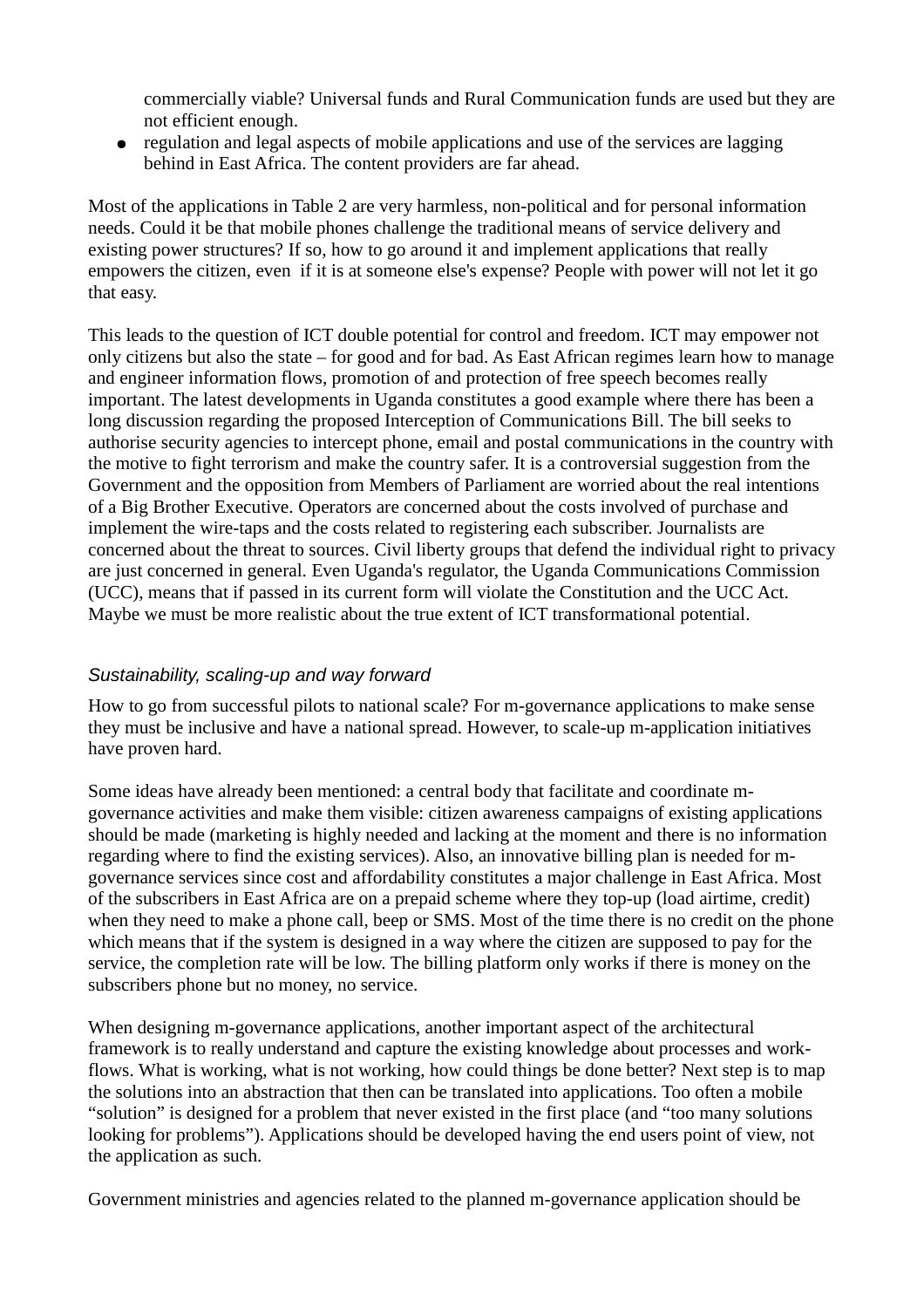highly involved in the planning and implementation phases. This will ultimately lead to a change in attitude towards provision of services and transform their models of providing public information to citizens.

### **Some ideas and conclusions**

Some ideas regarding m-governance applications:

- Explore the concept of accountability. How can mobile applications lead to a higher accountability?
- Applications hardly never come in packages. Why not put many applications together and form a package, a bundle. Creating an election kit is a one way to go, developing a health kit another. Benefits? Easier to attract funding, easier to understand and integrate for nontechies.
- Why not create a "law in the pocket"? For example, if you are stopped by the traffic police who claims you have broken the paragraph yy/xx, then SMS the paragraph to a short code to get that particular paragraph returned as a SMS. Maybe the police is right, probably not.
- Alert (not report) head quarters of corrupt police officers and civil servants by SMS the number of policeman's badge to a dedicated short code.
- Integrate and merge m-government service with other services and further connect mobile money and transfer systems to government services for payment of school fees, tax, bills etc. M-Pesa on water pumps in Kenya is an innovative and interesting case that should be explored.

There is a lot of hype surrounding m-governance and its potential to transform the society and make it more dynamic, participatory and democratic. The mobile applications identified in East Africa will at this stage not open up for a deepened democracy and create inclusive public spaces. Government institutions are not really sharing information or giving insight into state affairs, at least not trough mobile applications. BungeSMS being an exception, but the identified applications will not influence the political decision making process and will not help in holding governments accountable. However, governance is a complex phenomenon, so is implementing innovative mobile phone applications in its right context. It will take time to find a good, sustainable, scalable match. There are many challenges in regard to good governance, there are also many small solutions ready available – imagination, innovation and courage is the limitation.

M-governance is about identifying and solving real problems, come with realistic solutions involving the state, market and civil society state in order to improve the way people live. Many, small solutions together will eventually empower the citizens.

## **List of abbreviations**

ACCU = Anti-Corruption Coalition Uganda CHOGM = Commonwealth Heads of Government Meeting DCERN = Development Communications Evidence Research Network DFID = Department for International Development  $G2C = Government to Citizen$ ICT = Information and Communication Technology ICT4D = Information and Communication Technology for Developement SMS = Short Message Service UNDP = United Nations Development Program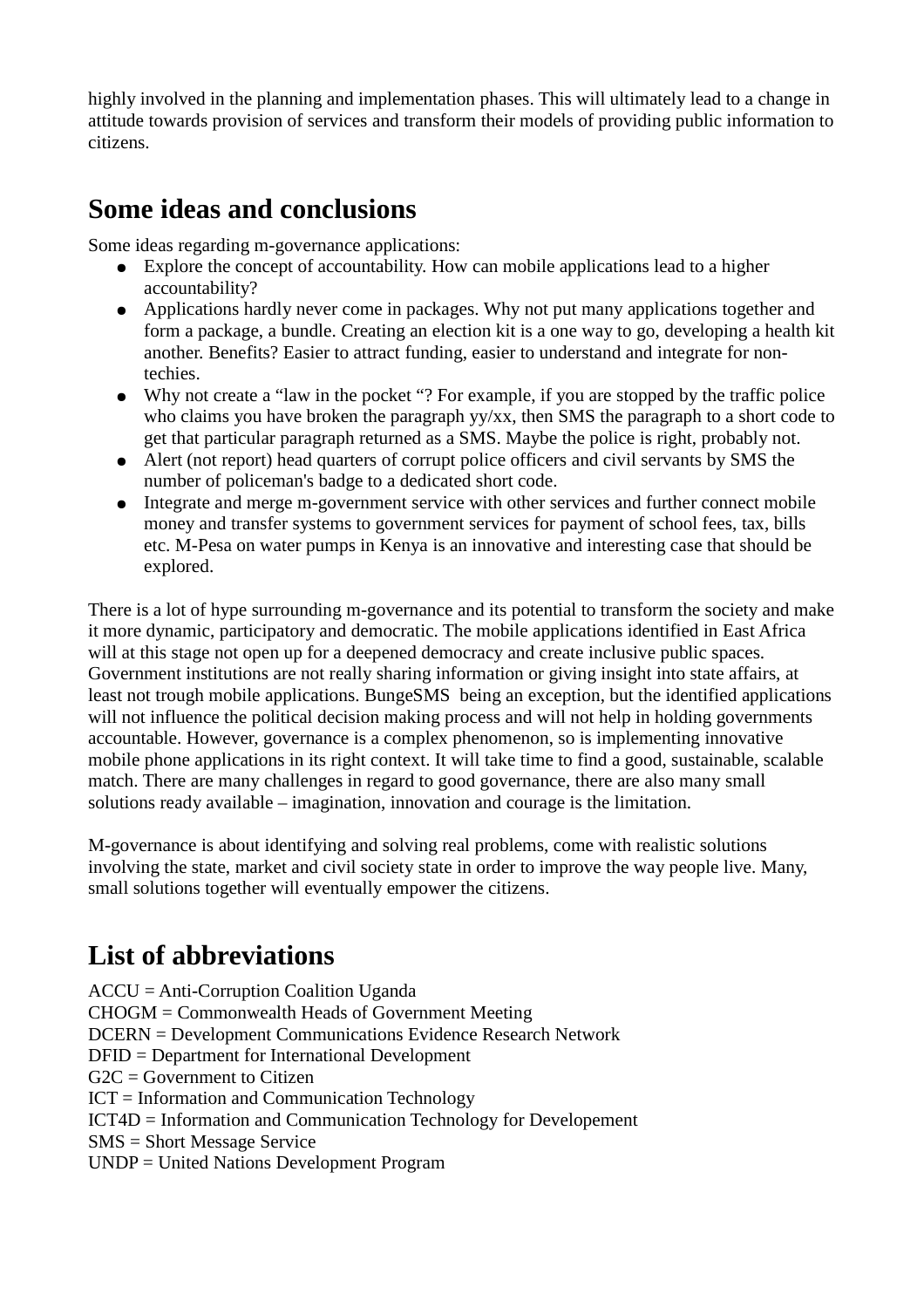### **References**

ACCU (Anti-Corruption Coalition Uganda), 2008. *Annual Report January – December 2007*. URL http://www.anticorruption.or.ug (2008-09-01)

AllAfrica, 2008. *Kenya: Campaigns Benefit From Technology Boost*. URL http://allafrica.com/stories/200801080868.html (2008-09-01)

Basajjabaka, A, 2007. *Battle to halt Mabira Forest giveaway taken to cyberspace.* URL http://blogs.bellanet.org/index.php?/archives/199-Battle-to-halt-Mabira-Forest-giveawaytaken-to-cyberspace.html (2008-09-01)

CCK, 2008. Communications Statistics Report Second Quarter 2008/09. URL http://www.cck.go.ke/UserFiles/File/SECTOR\_STATISTICS\_REPORT\_Q2\_0809.pdf (2009-03-15)

Coffey International Development, 2007. *The Role of Communication in Governance: Detailed Analysis*. URL http://www.icdev.info/portal/documents/GovernanceSummaryPaper\_003.pdf (2009-03-15)

DCERN, 2007. *Governance – Impact of Communication in Development*. URL http://www2.ids.ac.uk/gdr/cfs/pdfs/CARframeworkDRCweb.pdf (2009-03-15)

DFID. 2006. *Eliminating World Poverty – Making Governance Work for the Poor*. URL http://www.dfid.gov.uk/wp2006/default.asp (2009-03-15)

Donner, J.,, Verclas, K., and Toyama K., 2008. *Reflections on MobileActive08 and the M4D Landscape*. In Perspective. Proceedings of 1<sup>st</sup> International Conference on M4D 2008, General Tracks. Petterson, J., S., (ed). Karlstad University Studies 2008:61.

Easterly, W., 2006. *The White Man's Burden*. Penguin Books.

Hellström, J., 2009 forthcoming. *Mobile Democracy – Challenges and Way Forward*. In Big Brother and Empowered Sisters, Uppsala University.

Inspector General of Government (IGG), 2009. *Frequently asked questions*. URL http://www.igg.go.ug/faq.htm#12 (2009-03-15)

Karan, K., Khoo, M., 2009. *Mobile Diffusion and Development: Issues and Challenges of M-Government with India.* In Perspective. Proceedings of 1<sup>st</sup> International Conference on M4D 2008, General Tracks. Petterson, J., S., (ed). Karlstad University Studies 2008:61.

Kushchu, I., Kuscu, M., H., 2004. *From e-Government to m-Government: Facing the Inevitable.* URL http://www.mgovernment.org/resurces/mgovlab\_ikhk.pdf. (2009-03-15)

Limo, A., 29 December 2007. *How Electronic Technology Helped to Boost Election Campaigns.* In The Nation. URL http://allafrica.com/stories/200712310130.html (2009-03-15)

Mason, P., 9 January 2007, *From Matatu to Masai*. BBC News. URL http://news.bbc.co.uk/2/hi/technology/6242305.stm (2009-03-15)

MTN Group Limited, 2009. Final audited results for the year ended 31 December 2008. URL http:// www.mtn-investor.com/reporting/prelim\_08/pdf/presentation.pdf (2009-03-15)